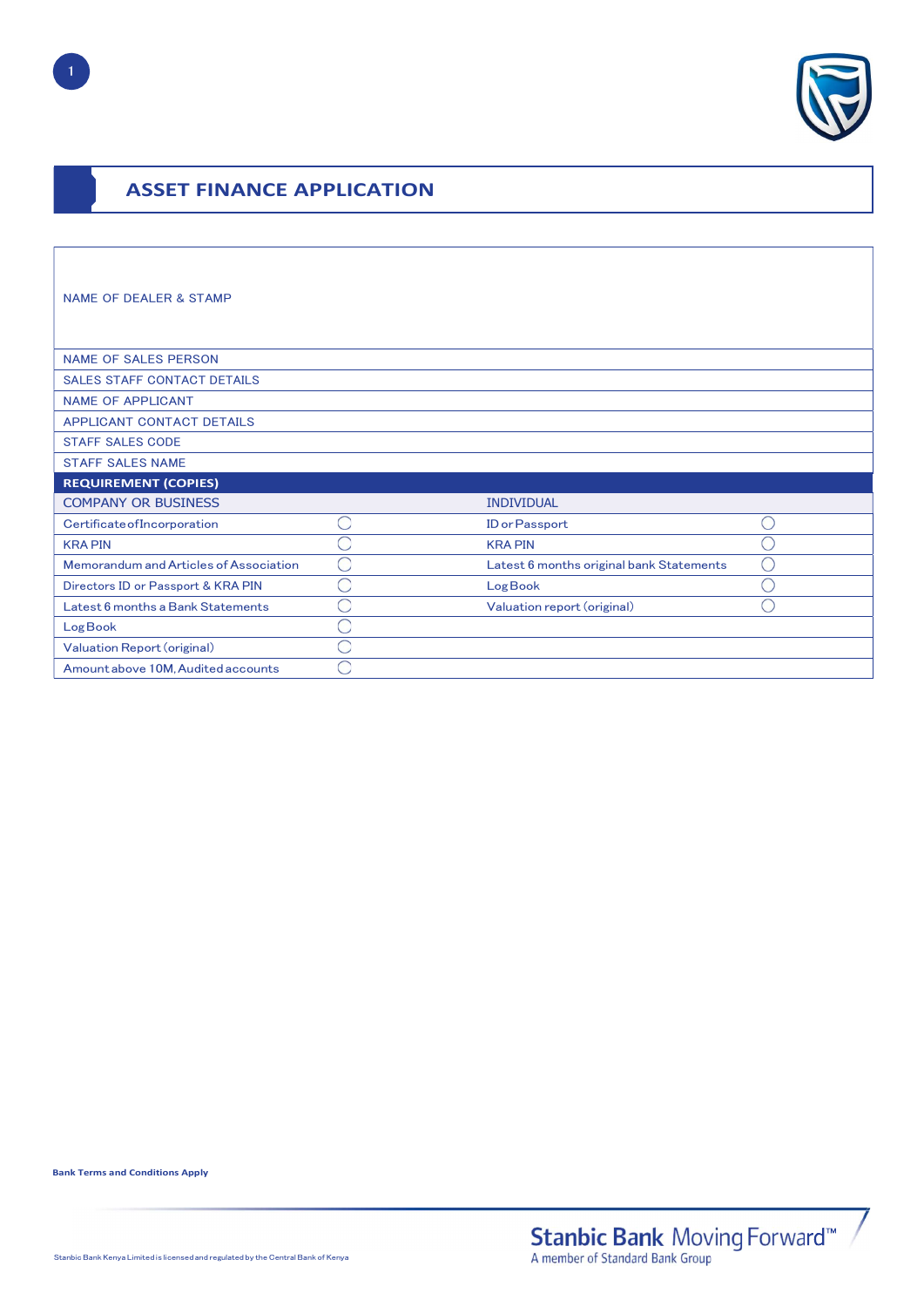

| A) Applicant's details                                 |                                                          |                                   |                            |                                    |                       |                           |                     |  |
|--------------------------------------------------------|----------------------------------------------------------|-----------------------------------|----------------------------|------------------------------------|-----------------------|---------------------------|---------------------|--|
| <b>Postal Address</b>                                  |                                                          | <b>Postal Code</b>                |                            | Town                               |                       | Email                     |                     |  |
| <b>Telephone Contacts</b>                              | Office                                                   |                                   |                            | <b>Mobile</b>                      |                       | Home                      |                     |  |
|                                                        | Fax                                                      |                                   |                            | Other                              |                       |                           |                     |  |
| <b>Physical Address; Town</b>                          | Road                                                     |                                   |                            | <b>Building</b>                    |                       |                           | Plot/House No       |  |
| Ownership OOwned ORented                               |                                                          | $(\checkmark)$ tick appropriately |                            |                                    |                       |                           |                     |  |
| <b>B) Individual</b>                                   |                                                          |                                   |                            |                                    |                       |                           |                     |  |
| ID. No/PP No. (attach Copy)                            |                                                          |                                   | Nationality                |                                    |                       | KRA PIN No. (Attach copy) |                     |  |
| <b>Marital Status</b><br>Age                           |                                                          |                                   |                            |                                    |                       |                           |                     |  |
| Profession                                             |                                                          |                                   |                            | Employers Details (Name & Address) |                       |                           |                     |  |
|                                                        |                                                          |                                   |                            |                                    |                       |                           |                     |  |
|                                                        |                                                          |                                   |                            |                                    |                       |                           |                     |  |
| <b>C) Company or Business Details</b>                  |                                                          |                                   |                            |                                    |                       |                           |                     |  |
| <b>Registration Date</b>                               |                                                          |                                   | <b>Registration Number</b> |                                    |                       | <b>KRA Pin No.</b>        |                     |  |
| <b>Nature of Business</b><br><b>Directors/Partners</b> |                                                          |                                   |                            |                                    |                       |                           |                     |  |
| <b>Name</b>                                            |                                                          |                                   | ID No.                     | <b>KRA PIN No.</b>                 |                       | Tel. No.                  | <b>Shares Held</b>  |  |
| 1.                                                     |                                                          |                                   |                            |                                    |                       |                           |                     |  |
| 2.                                                     |                                                          |                                   |                            |                                    |                       |                           |                     |  |
| 3.                                                     |                                                          |                                   |                            |                                    |                       |                           |                     |  |
| 4.                                                     |                                                          |                                   |                            |                                    |                       |                           |                     |  |
| 5.                                                     |                                                          |                                   |                            |                                    |                       |                           |                     |  |
| <b>Authorized Share Capital</b>                        |                                                          |                                   |                            | Paid Up Share Capital              |                       |                           |                     |  |
| <b>Directors/Partners</b>                              |                                                          |                                   |                            |                                    |                       |                           |                     |  |
|                                                        | <b>Postal Address</b><br><b>Physical Address</b><br>Name |                                   |                            |                                    |                       |                           |                     |  |
| 1.                                                     |                                                          |                                   |                            |                                    |                       |                           |                     |  |
| 2.                                                     |                                                          |                                   |                            |                                    |                       |                           |                     |  |
| 3.                                                     |                                                          |                                   |                            |                                    |                       |                           |                     |  |
| D) Have you borrowed from Stanbic Bank Kenya before    |                                                          |                                   |                            |                                    |                       |                           |                     |  |
| OYes ONo                                               | $(\checkmark)$ tick appropriately                        |                                   |                            |                                    |                       |                           |                     |  |
| <b>E) Bank Details</b>                                 |                                                          |                                   |                            |                                    |                       |                           |                     |  |
| <b>Name</b>                                            |                                                          |                                   | <b>Account Number</b>      |                                    | <b>Branch</b>         |                           | <b>Account Type</b> |  |
| 1.                                                     |                                                          |                                   |                            |                                    |                       |                           |                     |  |
| 2.                                                     |                                                          |                                   |                            |                                    |                       |                           |                     |  |
| 3.                                                     |                                                          |                                   |                            |                                    |                       |                           |                     |  |
| F) Outstanding Loans                                   |                                                          |                                   |                            |                                    |                       |                           |                     |  |
| <b>Bank Name</b>                                       |                                                          | Type/purpose                      |                            | Amount<br><b>Borrowed</b>          | Amount<br>Outstanding | Monthly<br>Installment    | <b>End Date</b>     |  |
| $\mathbf{1}$                                           |                                                          |                                   |                            |                                    |                       |                           |                     |  |
| 2.                                                     |                                                          |                                   |                            |                                    |                       |                           |                     |  |
| 3.                                                     |                                                          |                                   |                            |                                    |                       |                           |                     |  |

Bank Terms and Conditions Apply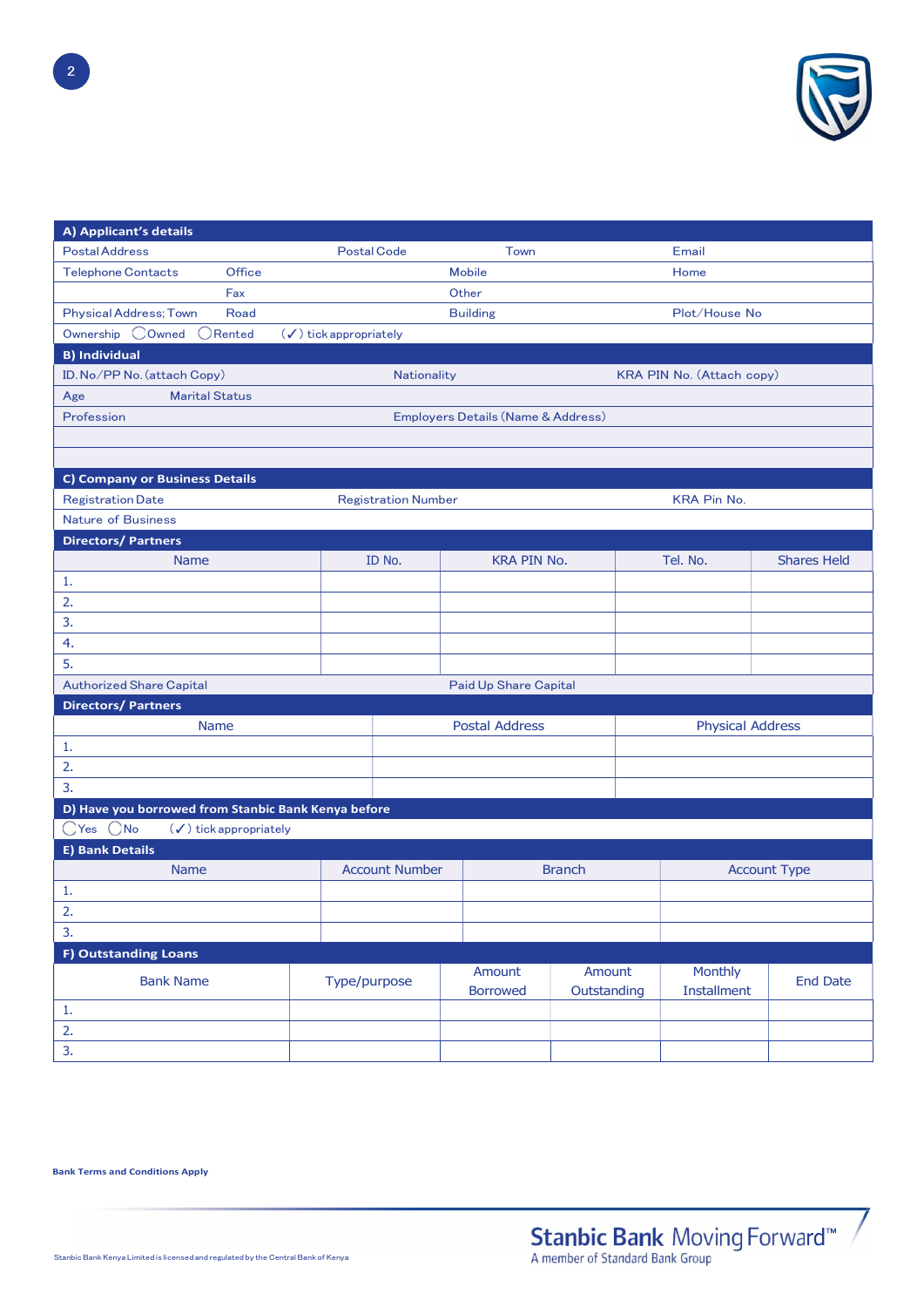

| G) Assets Owned                                                                    |                                                 |                 |             |                            |
|------------------------------------------------------------------------------------|-------------------------------------------------|-----------------|-------------|----------------------------|
| i) Property                                                                        |                                                 |                 |             |                            |
| Location                                                                           | Value                                           | <b>Size</b>     |             | Plot No.                   |
| 1.                                                                                 |                                                 |                 |             |                            |
| 2.                                                                                 |                                                 |                 |             |                            |
| 3.                                                                                 |                                                 |                 |             |                            |
| 4.                                                                                 |                                                 |                 |             |                            |
| ii) Motor Vehicle and Machinery                                                    |                                                 |                 |             |                            |
| Make & Model (Vehicle or Machinery)                                                | <b>Registration Number</b>                      | Value           | Financed by | <b>Outstanding Balance</b> |
| 1.                                                                                 |                                                 |                 |             |                            |
| 2.                                                                                 |                                                 |                 |             |                            |
| 3.                                                                                 |                                                 |                 |             |                            |
| 4.                                                                                 |                                                 |                 |             |                            |
| H) Monthly Income Levels                                                           |                                                 |                 |             |                            |
| <b>Personal Income</b>                                                             | <b>Spousal Income</b>                           |                 |             |                            |
| <b>Business Monthly Turnover</b>                                                   | Net Profit per Month                            |                 |             |                            |
| <b>Rental Income</b>                                                               | Other Income                                    |                 | (Specify)   |                            |
| <b>Description of Unit to be Financed</b>                                          |                                                 |                 |             |                            |
| Make & Model                                                                       |                                                 |                 |             |                            |
| Lending Rate; Base Rate<br>Margin                                                  | <b>Customer Rate</b>                            |                 |             |                            |
| State of Unit ONew OUsed                                                           |                                                 |                 |             |                            |
| Propelled by OPetrol ODiesel                                                       |                                                 |                 |             |                            |
| <b>Gross Cost</b>                                                                  |                                                 |                 |             |                            |
| <b>Less Discount</b>                                                               |                                                 |                 |             |                            |
| <b>Net Cost</b>                                                                    |                                                 |                 |             |                            |
| <b>Add Body</b>                                                                    |                                                 |                 |             |                            |
| <b>Add Accessories</b>                                                             |                                                 |                 |             |                            |
| <b>Total Cost</b>                                                                  |                                                 |                 |             |                            |
| Deposit Payable; Amount                                                            | Percentage(%)                                   |                 |             |                            |
| Amount to be financed                                                              |                                                 |                 |             |                            |
| O24<br>O <sub>12</sub><br><b>Repayment Period</b>                                  | $\bigcirc$ 36<br>$\bigcirc$ 48<br>$\bigcirc$ 60 | Other (specify) |             |                            |
| Would you like us to arrange for comprehensive insurance for the Vehicle or Asset? |                                                 |                 | OYes ONo    |                            |
| Would you like us to arrange for premium financing?                                |                                                 |                 | OYes ONo    |                            |

Bank Terms and Conditions Apply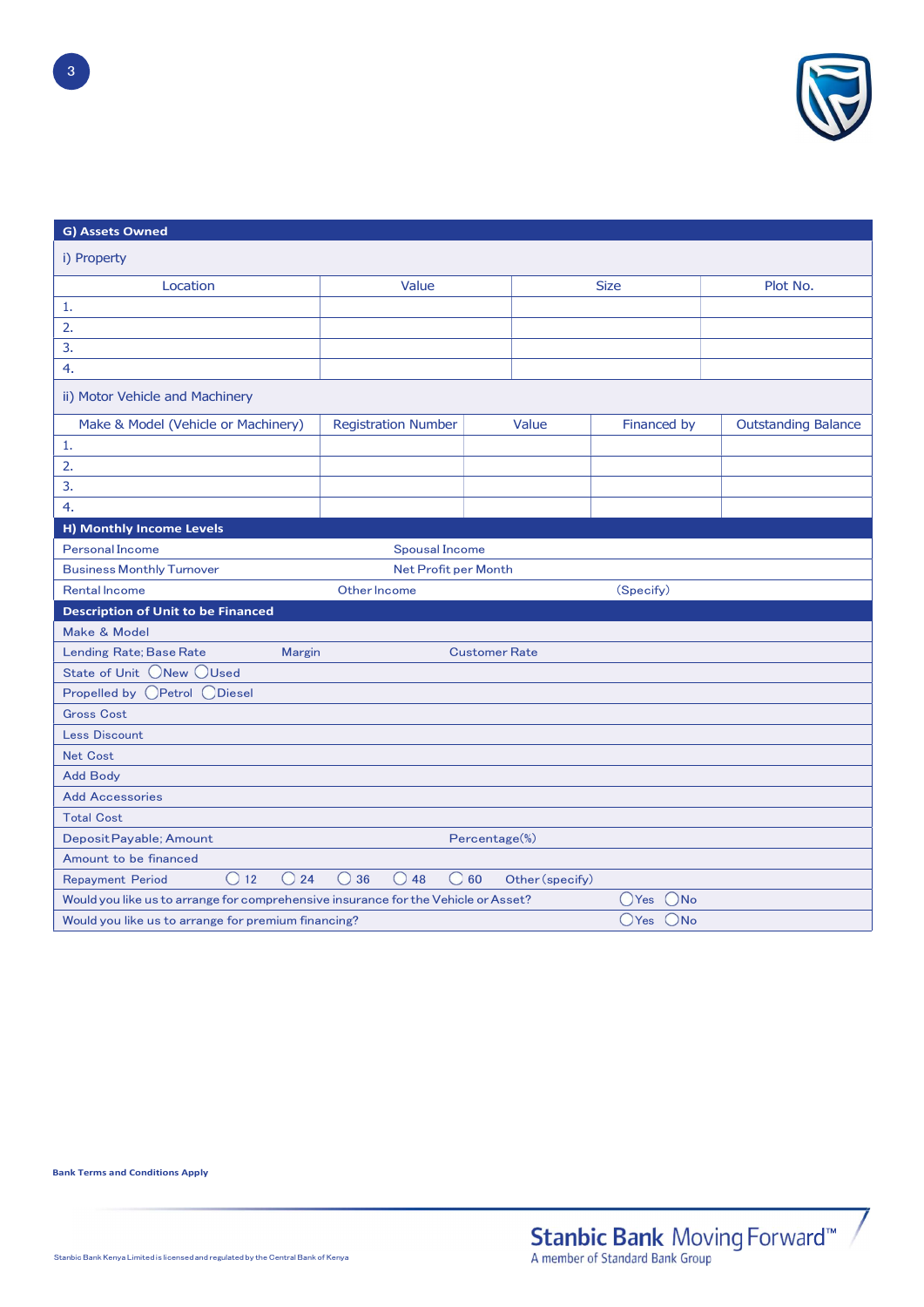

# Credit Reference Bureau Consent Clause

By submitting an application for credit facilities, you agree to be bound by the following requirements relating to the submission of information to the Credit Reference Bureau and the issue of a financial card whether or not the application for credit facilities is approved;

#### Definitions

"Credit Reference Bureau" means all registered credit reference bureaus being utilized by the Bank from time-to-time;

"Customer Credit Information" means information concerning

- your credit history, including applications for credit, credit agreements to which you are or have been a party, pattern of payment or default under any such credit agreements, incidence of enforcement actions with respect to any such credit agreement, the circumstances of termination of any such credit agreement;
- ii. your financial history, including your past and current income, assets and liabilities and other matters with respect to your income and financial means;
- iii. your education, employment, career, professional or business history, including the circumstances of termination of any employment, career,
- iv. professional or business relationship; or your identity, including your name, date of birth, identity number, marital status and family relationships, past and current addresses and other contact details and related matters.

"Information" means all reports, records and other information as applicable that the Bank may furnish to a Credit Reference Bureau including but not limited to, credit applications, credit agreements, payment history or patterns collected and arranged by the Credit Reference Bureau and its employees and processed by the Credit Reference Bureau's computer systems which are stored in the database. This may also mean/ include Personal Data as defined in the clause below.

#### Protection of Personal Data

"Personal Data" means any information relating to an identified or identifiable person (whether natural or juristic), such as: name, an identification number, location data, an online identifier or to one or more factors specific to the physical, physiological, genetic, mental, economic, cultural or social or social identity.

"Process" means any operation or activity, automated or not, concerning Personal Data, including: collection, recording, organisation, structuring; storage, adaptation or alteration; retrieval, consultation or use; disclosure by transmission, dissemination, or otherwise making available; or alignment or combination, restriction, erasure or destruction of information. "Processing" and "Processed" will have a similar meaning.

You consent to us collecting Your Personal Data from You and where lawful and reasonable, from public sources for credit, fraud and compliance purposes, as well as the purposes set out below.

If You give us Personal Data about or on behalf of another person (including, but not limited to, Account signatories, shareholders, principal executive officers, trustees and beneficiaries), You confirm that You are authorised to:

- give us the Personal Data;
- ii. consent on their behalf to the Processing of their Personal Data, specifically any cross-border transfer of Personal Data into and outside the country where the Products or Services are provided; and
- iii. receive any privacy notices on their behalf.

You consent to us Processing Your Personal Data:

- i. to provide You with Products and Services according to these terms and conditions and any other Products and Services that You may apply for:
- ii. to carry out statistical and other analyses to identify potential markets and trends, evaluate and improve Our business (this includes improving existing and developing new Products and Services);
- iii. in countries outside the country where the Products or Services are provided. These countries may not have the same laws on protection of Personal Data as the country where the Products or Services are provided. Where We can, We will ask the receiving party to agree to Our privacy policies;

by sharing Your Personal Data with Our third-party service providers, locally and outside the country where the Products or Services are provided. We ask people who provide Services to us to agree to Our privacy policies if they need access to any Personal Data to carry out their services; and within the Standard Bank Group.

Bank Terms and Conditions Apply

4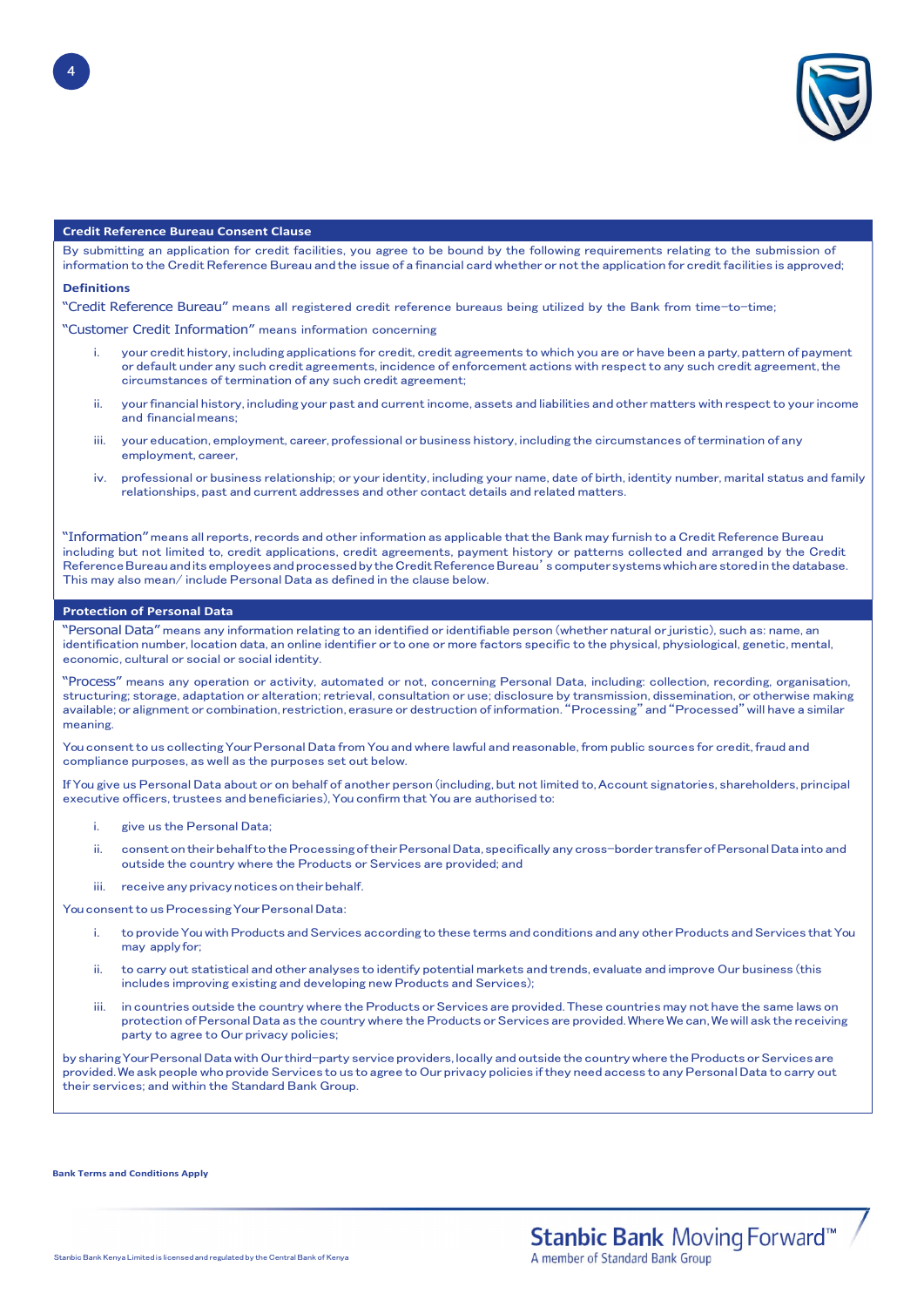

You will find Our Processing practices and privacy statements in the Standard Bank Group's websites or on request.

If You are unsure about Your tax or legal position because Your Personal Data is processed in countries other than where You live, You should get independent advice.

By completing and signing the Agreement, You acknowledge and agree to Our collection, use, Processing and sharing of Your Personal Data for the above purposes. You also agree that a disclosure of information by the Bank in the circumstances contemplated by this clause does not violate any duty owed to You in law or pursuant to any agreement between You and the Bank or in the ordinary course of banking business and the customs, usage and practice related to banking. Further that the disclosure may be made without further reference to, or, authority from You.

#### Consent to disclosure of confidential information

You hereby

- a irrevocably consent to us collecting, receiving, compiling and retaining any Customer Credit Information about you for purposes of: i. assisting us to perform our statutory assessment of your creditworthiness; and
	- ii. deciding whether or not to grant you credit; and
	- iii. monitoring your credit profile should we grant you credit; and
	- iv. filing our Customer Credit Information with the Credit Reference Bureau.
- b consent to the receipt, sharing, provision and exchange of data with Credit Reference Bureau and with other licensed financial institutions and microfinance deposit taking institutions through the Credit Reference Bureau provided that you reserve the right to lodge a complaint with the Credit Reference Bureau or to challenge any Customer Credit Information held by the Credit Reference Bureau in your respect;
- c acknowledge that the Customer Credit Information obtained may include positive or negative information regarding your payment record;
- d acknowledge that the Credit Reference Bureau is required by law to collect negative information on the background and credit history relating to your nonperforming obligations;
- e consent to the collection, recording, retention and submission of all data relating to your economic, financial and commercial obligations in order to determine your overall debt exposure and ability to pay.

#### Notice Clause

In addition to the general terms and conditions, by submitting this application for consideration, you agree to be bound by the terms of the following clause:

**Notices** 

- 1.1 You choose, for all purposes in connection with the banking product, the address set out in the Application Form. Such address may be changed to another address upon fourteen (14) days written notice to the Bank.
- 1.2 Any notice or communication requiring to be served on you may be served on you or on any of your officers personally by hand delivery, by telex / telefacsimile, post or by advertisement in a daily newspaper published in the Republic of Kenya.
- 1.3 Service by hand delivery shall be effective on actual time of delivery. Service by telex / telefacsimile shall be to your last known fax number and shall be deemed to have been served on the first business day following transmission. Service by post shall be to the postal address provided in this Application Form or at some address as notified from time to time by you as provided above, and shall be deemed to have been effected three (3) business days after posting. Service by advertisement in a local daily newspaper shall be effective on date of advertisement.
- 1.4 Notwithstanding anything to the contrary in this paragraph a written notice or other communication actually received by any party shall be adequate written notice or communication to it notwithstanding that the notice was not sent to or delivered at its chosen address.

The terms and conditions contained in this addendum and any separate written terms and conditions or written agreements relating to this banking product, shall be read together as one agreement, provided that should a conflict exist or arise between the provisions of this addendum and/or the other terms and conditions applicable to the banking product, then the contents of this addendum shall prevail over any separate written terms and conditions or written agreements relating to this banking product.

Bank Terms and Conditions Apply Contacts: Office 020-326 8000 0732 581 441 email vaf@stanbic.com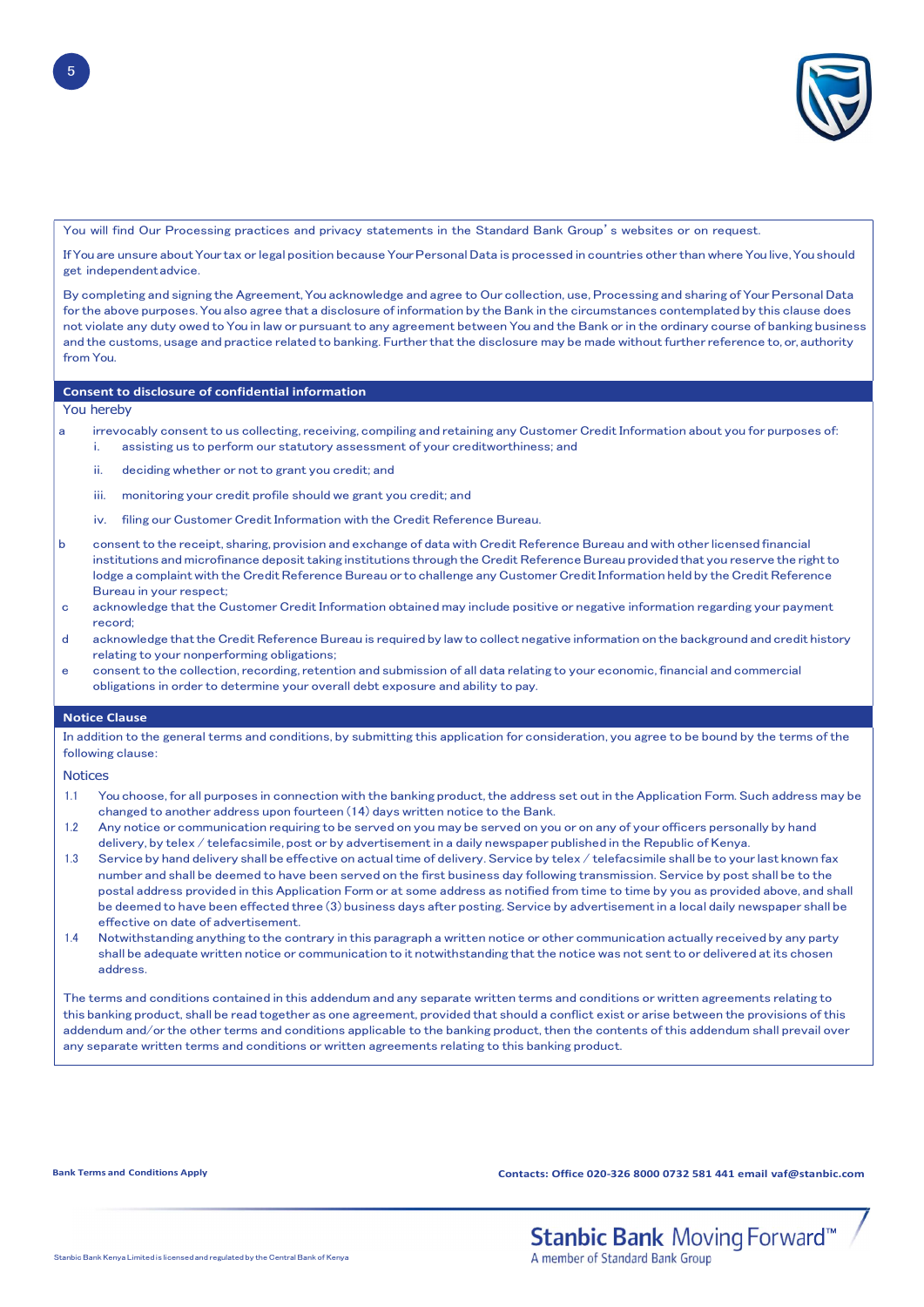

# Key Product Fact Sheet - Asset Finance Loans

# General Statement

This Product Fact Sheet provides you with key information about this product/service. The document should be read in conjunction with the Terms and Conditions of the Product and the Stanbic Bank's Tariff Guide which is available in our branches. Should there be any aspect of information contained in this document that is not clear to you, please refer to your Relationship Manager or Branch Manager for more information.

# Product Summary

Product is targeted at Stanbic Bank VAF customers who have cleared or about to clear their existing VAF facilities and log books still held with bank.

### Features

- Flexible financing terms of up to 36 months
- An insurance premium financing option is available with automatic reminders of insurance expiry
- Interest rates charged on a reducing balance and linked to Central Bank Rate (CBR)

### **Benefits**

- Simple and cost effective method to release funds from existing balance sheet assets
- Fast method of accessing cash in cases of emergency or as a method to fund expansion
- Asset finance loan provides flexible way to access funds

# Eligibility Criteria/Target Market

This product is available to both Individuals and Business Clients

# Documentation Criteria

A customer accessing this product is required to meet the Bank's "Know Your Customer (KYC)" standards and provide the requisite documentation. For a complete list of the KYC documentation, please refer to your Relationship Manager and/or Branch Manager.

# Accessing This Product

- 1. Complete the loan application form and sign the Terms and Conditions
- 2. Feedback will be given within 24 to 48 hours on receipt of all documentation

# Fees and Charges

- Arrangement fee-2.5%
- Foreign Currency Loans risk based linked to the Banks base rate
- Local currency Prime Rate + Margin
- "Prime Rate" means the base lending rate computed based on market benchmarks.

"Margin" (Risk based and subject to change from time to time) means a premium to be added to the Prime Rate, calculated by the Bank taking into consideration customer's risk profile and other loan cost considerations.

# Key Product risk

All products are prone to price fluctuations in line with market forces.

# Rights and Obligations of the Parties

These are available on the Stanbic Bank Kenya website or through your nearest Stanbic Branch, Universal Banker or your Relationship Manager.

For a complete list of our fees and charges, please refer to our Tariff Guide which is available in our branches.

Bank Terms and Conditions Apply Contacts: Office 020-326 8000 0732 581 441 email vaf@stanbic.com